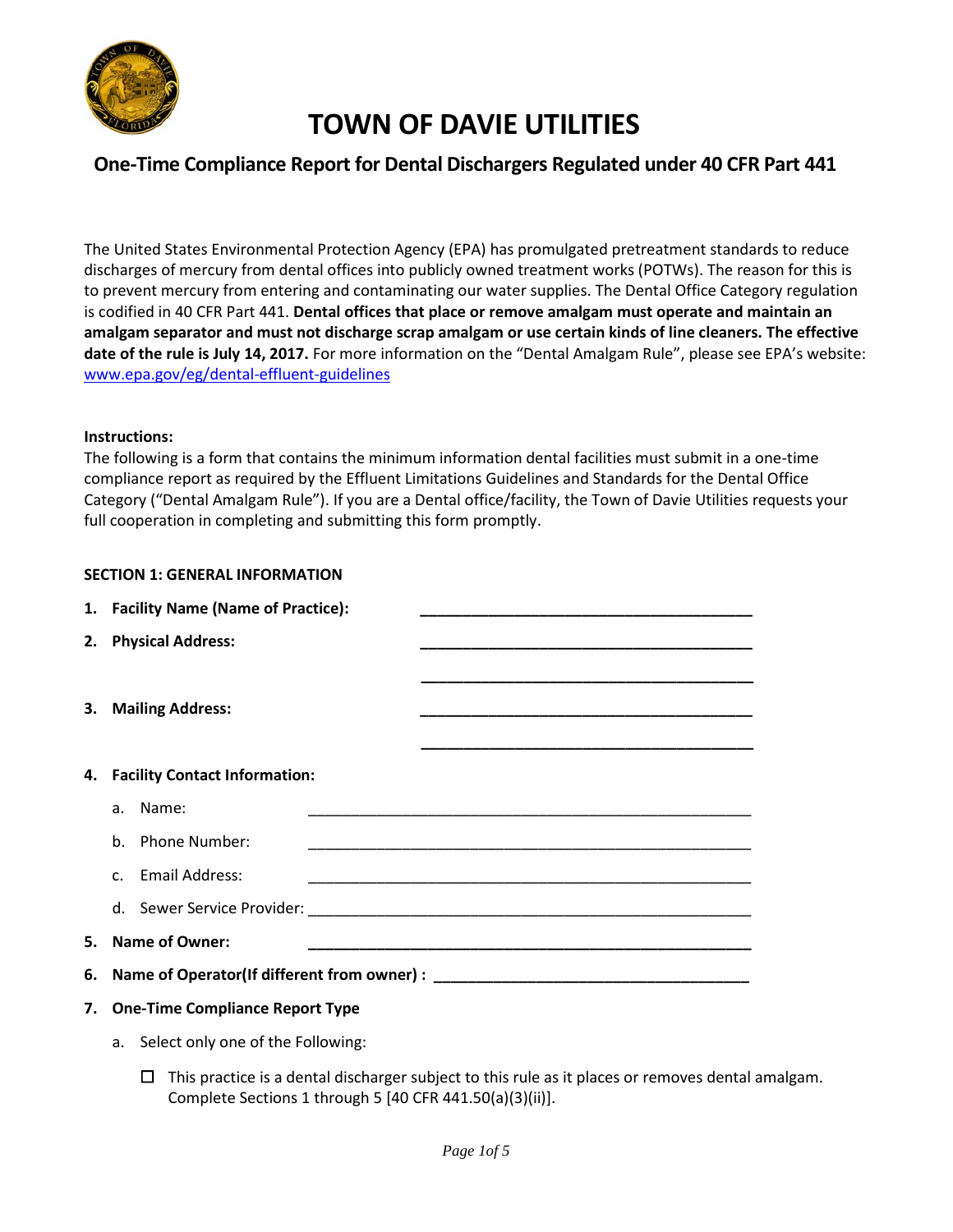

## **One-Time Compliance Report for Dental Dischargers Regulated under 40 CFR Part 441**

- $\Box$  This practice is a dental discharger subject to this rule, does not place dental amalgam, and does not remove amalgam except in limited emergency or unplanned, unanticipated circumstances. Complete Section 5 only [40 CFR 441.50(a)(3)(ii)].
- b. Is submittal of this form the result of a transfer of ownership?
	- $\Box$  Yes. If yes, enter the name of the previous facility from which ownership was transferred and the date of transfer.

Name of Previous Facility: \_\_\_\_\_\_\_\_\_\_\_\_\_\_\_\_\_\_\_\_\_\_\_\_\_\_\_\_\_\_\_\_\_\_\_\_\_\_\_\_\_\_\_\_\_

| Date of Transfer: |  |
|-------------------|--|
|                   |  |

☐ No.

#### **SECTION 2: DESCRIPTION OF FACILITY**

- **1. Total Number of Chairs: \_\_\_\_\_\_\_\_\_**
- **2. Total Number of Chairs at which Amalgam Placement or Removal Occurs: \_\_\_\_\_\_\_\_\_**
- **3. Narrative Description (Optional):**

### **SECTION 3: DESCRIPTION OF AMALGAM SEPARATORS AND EQUIVALENT DEVICES**

 $\Box$  The above-named facility has installed one or more amalgam separators or equivalent devices that meet the requirements of 40 CFR 441.30(a), which capture all amalgam containing waste from the chairs identified in Section 2 where amalgam is placed or removed. (Complete the appropriate table for each amalgam separator and equivalent device installed).

**\_\_\_\_\_\_\_\_\_\_\_\_\_\_\_\_\_\_\_\_\_\_\_\_\_\_\_\_\_\_\_\_\_\_\_\_\_\_\_\_\_\_\_\_\_\_\_\_\_\_\_\_\_\_\_\_\_\_\_\_\_\_\_\_\_\_\_\_\_\_\_\_\_\_\_\_\_\_\_\_\_\_\_\_\_\_ \_\_\_\_\_\_\_\_\_\_\_\_\_\_\_\_\_\_\_\_\_\_\_\_\_\_\_\_\_\_\_\_\_\_\_\_\_\_\_\_\_\_\_\_\_\_\_\_\_\_\_\_\_\_\_\_\_\_\_\_\_\_\_\_\_\_\_\_\_\_\_\_\_\_\_\_\_\_\_\_\_\_\_\_\_\_ \_\_\_\_\_\_\_\_\_\_\_\_\_\_\_\_\_\_\_\_\_\_\_\_\_\_\_\_\_\_\_\_\_\_\_\_\_\_\_\_\_\_\_\_\_\_\_\_\_\_\_\_\_\_\_\_\_\_\_\_\_\_\_\_\_\_\_\_\_\_\_\_\_\_\_\_\_\_\_\_\_\_\_\_\_\_**

#### **1. ISO 11143 Compliant Amalgam Separators Installed After June 14, 2017**

|      |       |                      | Number of chairs covered |
|------|-------|----------------------|--------------------------|
| Make | Model | Year of installation | by this device           |
|      |       |                      |                          |
|      |       |                      |                          |
|      |       |                      |                          |
|      |       |                      |                          |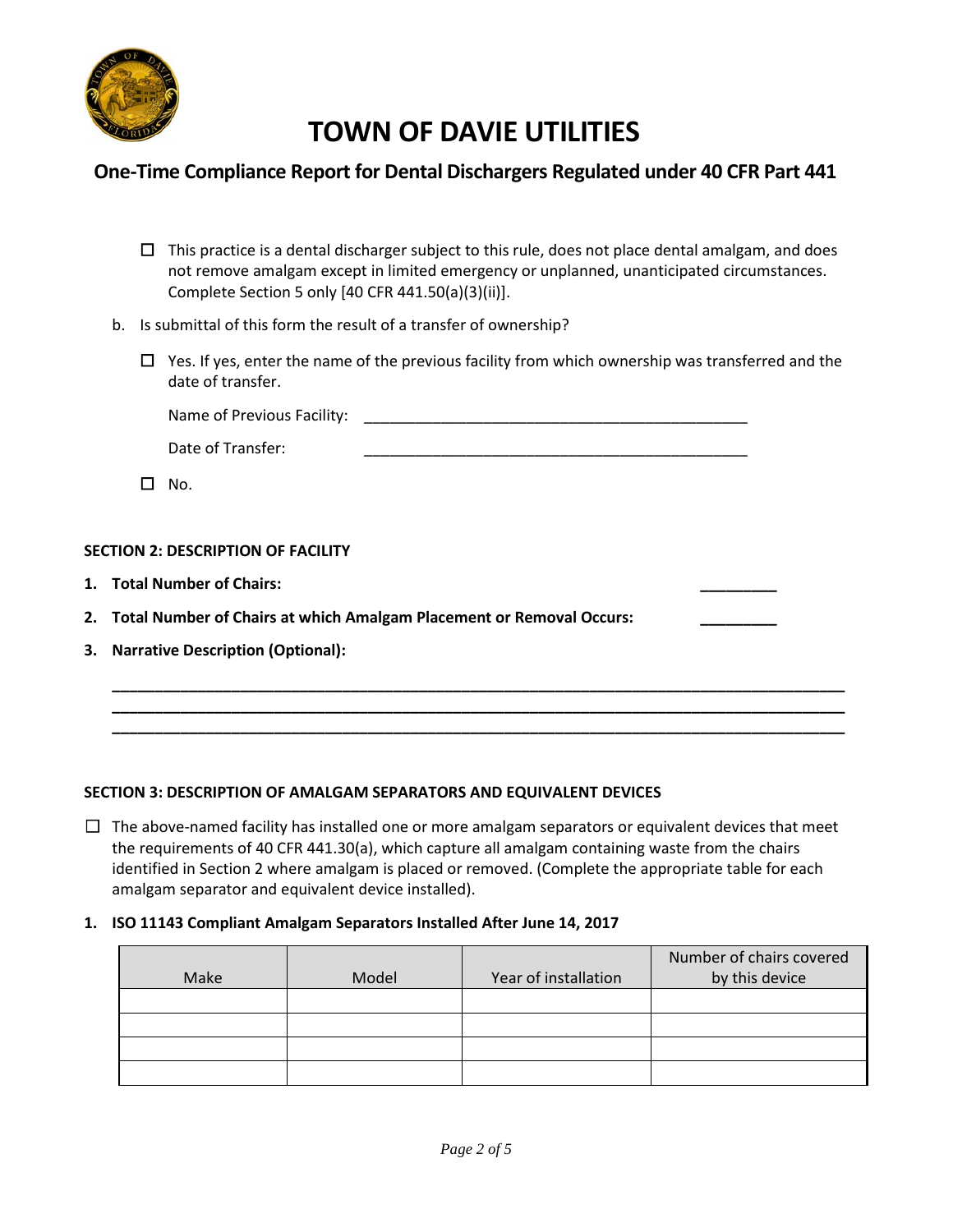

## **One-Time Compliance Report for Dental Dischargers Regulated under 40 CFR Part 441**

### **2. Equivalent Devices**

|      |       |              |                | Average removal       |
|------|-------|--------------|----------------|-----------------------|
|      |       |              |                | efficiency of         |
|      |       |              | Number of      | equivalent device, as |
|      |       | Year of      | chairs covered | determined per 40     |
| Make | Model | installation | by this device | CFR 441.30(a)(2)i-iii |
|      |       |              |                |                       |
|      |       |              |                |                       |
|      |       |              |                |                       |
|      |       |              |                |                       |

#### **3. Existing Amalgam Separators Installed Prior to June 14, 2017**

|      |       |                      | Number of chairs covered |
|------|-------|----------------------|--------------------------|
| Make | Model | Year of installation | by this device           |
|      |       |                      |                          |
|      |       |                      |                          |
|      |       |                      |                          |
|      |       |                      |                          |

**Note, existing amalgam separators installed prior to June 14, 2017 must be replaced with one or more ISO 11143 compliant amalgam separators or equivalent devices after its lifetime has ended, but no later than June 14, 2027.**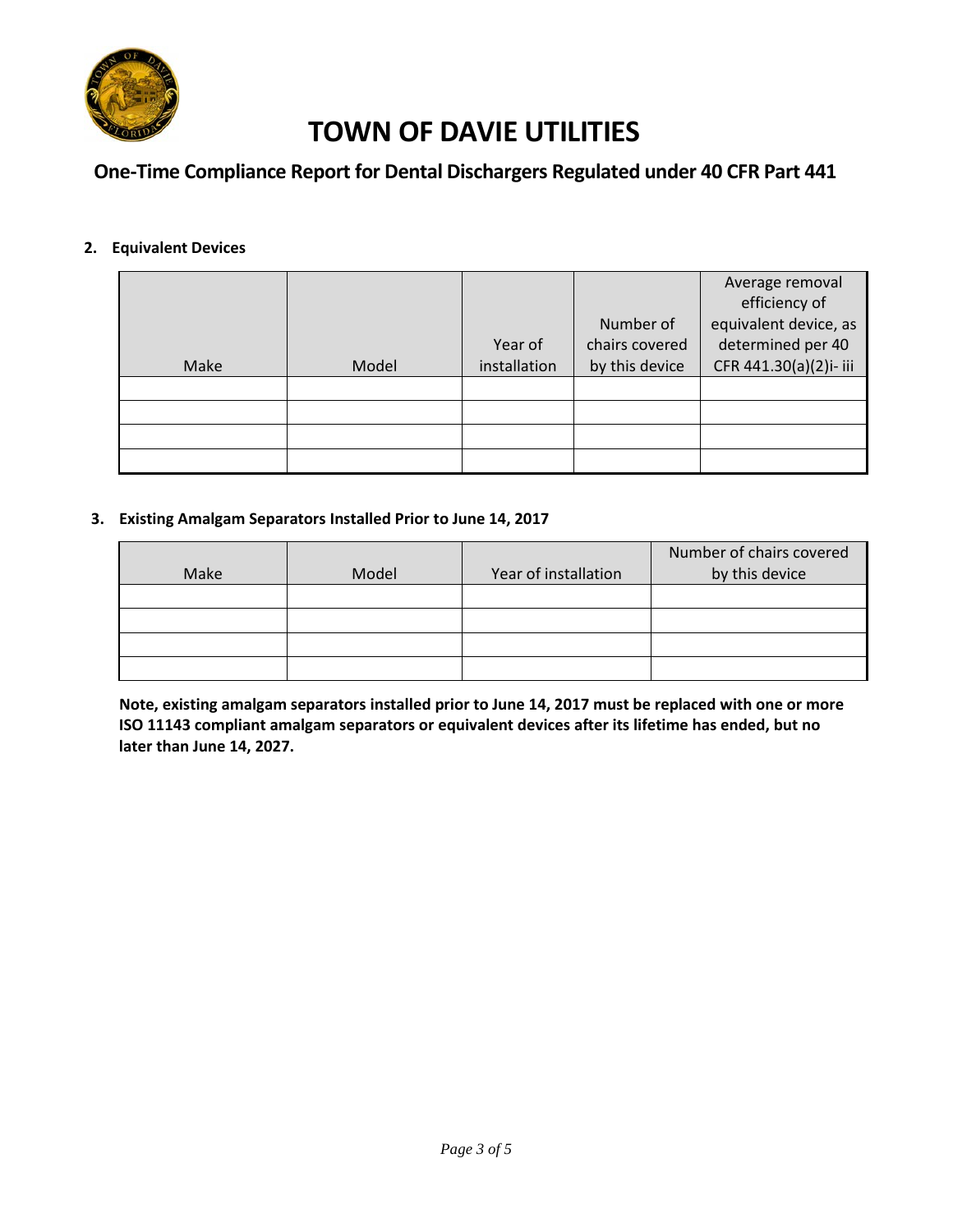

## **One-Time Compliance Report for Dental Dischargers Regulated under 40 CFR Part 441**

#### **SECTION 4: DESIGN, OPERATION, AND MAINTENANCE OF AMALGAM SEPARATORS AND EQUIVALENT DEVICES**

**1.** Select the box below if the statement is true:

☐ All amalgam separators and equivalent devices identified in Section 3 are designed, operated, and maintained to meet the requirements in 40 CFR 441.30(a) and (b).

- **2.** Is a third-party service provider under contract with this facility to ensure proper operation and maintenance in accordance with 40 CFR 441.30?
	- ☐ Yes. If yes, provide the name of the service provider.

Name of the Service Provider: \_\_\_\_\_\_\_\_\_\_\_\_\_\_\_\_\_\_\_\_\_\_\_\_\_\_\_\_\_\_\_\_\_\_\_\_\_\_\_\_\_\_\_\_\_

 $\Box$  No. If no, provide a description of the practices employed by the facility to ensure proper operation and maintenance in accordance with 40 CFR 441.30.

**\_\_\_\_\_\_\_\_\_\_\_\_\_\_\_\_\_\_\_\_\_\_\_\_\_\_\_\_\_\_\_\_\_\_\_\_\_\_\_\_\_\_\_\_\_\_\_\_\_\_\_\_\_\_\_\_\_\_\_\_\_\_\_\_\_\_\_\_\_\_\_\_\_\_\_\_\_\_\_\_\_ \_\_\_\_\_\_\_\_\_\_\_\_\_\_\_\_\_\_\_\_\_\_\_\_\_\_\_\_\_\_\_\_\_\_\_\_\_\_\_\_\_\_\_\_\_\_\_\_\_\_\_\_\_\_\_\_\_\_\_\_\_\_\_\_\_\_\_\_\_\_\_\_\_\_\_\_\_\_\_\_\_ \_\_\_\_\_\_\_\_\_\_\_\_\_\_\_\_\_\_\_\_\_\_\_\_\_\_\_\_\_\_\_\_\_\_\_\_\_\_\_\_\_\_\_\_\_\_\_\_\_\_\_\_\_\_\_\_\_\_\_\_\_\_\_\_\_\_\_\_\_\_\_\_\_\_\_\_\_\_\_\_\_ \_\_\_\_\_\_\_\_\_\_\_\_\_\_\_\_\_\_\_\_\_\_\_\_\_\_\_\_\_\_\_\_\_\_\_\_\_\_\_\_\_\_\_\_\_\_\_\_\_\_\_\_\_\_\_\_\_\_\_\_\_\_\_\_\_\_\_\_\_\_\_\_\_\_\_\_\_\_\_\_\_ \_\_\_\_\_\_\_\_\_\_\_\_\_\_\_\_\_\_\_\_\_\_\_\_\_\_\_\_\_\_\_\_\_\_\_\_\_\_\_\_\_\_\_\_\_\_\_\_\_\_\_\_\_\_\_\_\_\_\_\_\_\_\_\_\_\_\_\_\_\_\_\_\_\_\_\_\_\_\_\_\_**

Description of Practices:

#### **SECTION 5: ADDITIONAL ACKNOWLEDGEMENTS AND CERTIFICATION**

#### **1. Best Management Practices**

- $\Box$  The above-named facility is implementing the following BMPs as specified in 40 CFR441.30(b)(1) and (2), and will continue to do so.
	- Waste amalgam including, but not limited to, dental amalgam from chair-side traps, screens, vacuum pump filters, dental tools, cuspidors, or collection devices, must not be discharged to a domestic wastewater treatment facility (WWTF).
	- Dental unit water lines, chair-side traps, and vacuum lines that discharge amalgam process wastewater to a WWTF must not be cleaned with oxidizing or acidic cleaners, including but not limited to bleach, chlorine, iodine and peroxide that have a pH lower than 6 or greater than 8.

#### **2. Reporting and Record Keeping**

- **a. Documentation**
	- $\Box$  I, as the dental discharger or agent or representative of the dental discharger, understand that for a minimum of three years, the following documentation must be maintained and made available for inspection: